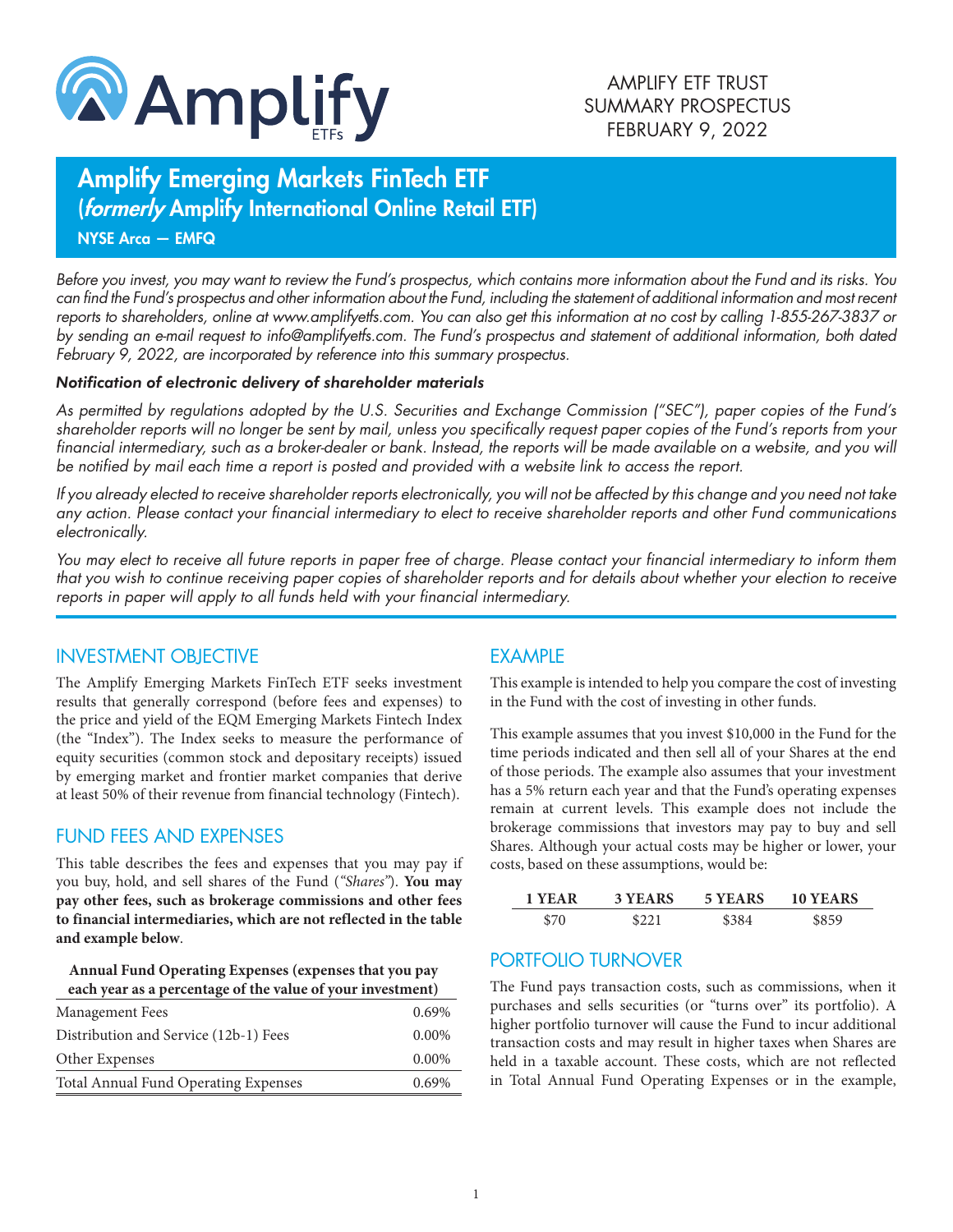may affect the Fund's performance. During the fiscal year ended October 31, 2021, the Fund's portfolio turnover rate was 69% of the average value of its portfolio.

### PRINCIPAL INVESTMENT STRATEGIES

The Fund will invest at least 80% of its net assets (including investment borrowings) in the securities that comprise the Index. The Fund, using an indexing investment approach, attempts to replicate, before fees and expenses, the performance of the Index. Penserra Capital Management LLC ("Penserra" or the "Sub-Adviser") serves as investment sub-adviser to the Fund.

The Index was created and is maintained by EQM Indexes LLC ("EQM" or the "Index Provider") and is calculated and published by Solactive AG. The Index seeks to measure the performance of equity securities (common stock and depositary receipts) issued by emerging market and frontier market companies that derive at least 50% of their revenue from financial technology (Fintech). The Index is a gross total return index.

The Index's initial universe consists of the common stocks and/or depositary receipts listed on a regulated stock exchange, in the form of shares tradable for foreign investors without restrictions, issued by non-U.S. companies domiciled in emerging markets and frontier markets. Companies are classified into emerging market countries and frontier market countries based on the global market capitalization approach of the Index provider. Companies headquartered in China are only included if they are available as developed market listed, exchange traded ADR versions, or Hong Kong exchange traded versions. Developed market domiciled companies are eligible for inclusion provided more than 70% of the company's revenues are derived from emerging market and/or frontier market countries, as identified above; provided, however, these companies may not comprise more than 10% of the Index weight in aggregate. As of February 7, 2022, companies from the following countries were eligible for inclusion in the Index: Argentina, Bangladesh, Cambodia, Brazil, China, Chile, Columbia, Czech Republic, Cypress, Egypt, Ecuador, Hong Kong, Hungary, Malaysia, Mexico, Morocco, India, Indonesia, Kazakhstan, Nigeria, Pakistan, Panama, Peru, Philippines, Poland, Puerto Rico, Russia, Singapore, South Korea, Taiwan, Thailand, Saudi Arabia, South Africa, Uruguay, Turkey, United Arab Emirates, and Venezuela.

Companies eligible for inclusion in the Index must have a market capitalization of at least \$100 million and a six-month daily average value traded of at least \$1 million.

All companies complying with the above screens must also generate at least 50% of their revenue from Fintech operations, which currently includes providing and developing mobile applications, online platforms, enterprise software, and/or other technology applications for the following industries or business segments:

- Payments;
- Banking & Digital Banking;
- Lending and Credit;
- Insurance;
- Investments & Trading; and
- Digital assets (digital wallets, mining, and exchange platforms).

The Fund's investments in portfolio companies in the above industries and business segments, including the digital asset segment, will not invest directly or indirectly in cryptocurrencies and therefore the Fund is not expected to track the price movements of any cryptocurrency.

All companies complying with the above screens are included in the Index. Index constituents are initially weighted equally. If the Index has exposure of greater than 25% to a single country, each security domiciled in that country has its weight reduced on a pro rata basis so that exposure to that country is reduced to 25%. The excess weight resulting from any country weight reduction is then redistributed equally to all the other Index constituents. The Index is reconstituted and rebalanced quarterly but may be adjusted more frequently for specific corporate events or to include initial public offerings that meet Index eligibility criteria.

As of February 7, 2022, the Index was composed of 40 securities with a weighted average market capitalization of \$31.9 billion. Additionally, the Index had significant exposure to companies operating in China.

*Concentration Policy.* The Fund will not concentrate its investments (*i.e.,* invest more than 25% of the value of its total assets) in securities of issuers in any industry or group of industries, except to the extent the Index is concentrated in an industry or a group of industries. As of the date of this prospectus, the Fund had significant exposure to the financials and information technology sectors.

The Fund is classified as "non-diversified" under the Investment Company Act of 1940, as amended (the "1940 Act").

## PRINCIPAL RISKS OF INVESTING IN THE FUND

You could lose money by investing in the Fund. An investment in the Fund is not a deposit of a bank and is not insured or guaranteed by the Federal Deposit Insurance Corporation or any other governmental agency. There can be no assurance that the Fund's investment objective will be achieved.

**Active Market Risk.** Although the Shares are listed for trading on the Exchange, there can be no assurance that an active trading market for the Shares will develop or be maintained. Shares trade on the Exchange at market prices that may be below, at or above the Fund's net asset value. Securities, including the Shares, are subject to market fluctuations and liquidity constraints that may be caused by such factors as economic, political, or regulatory developments, changes in interest rates, and/or perceived trends in securities prices. Shares of the Fund could decline in value or underperform other investments.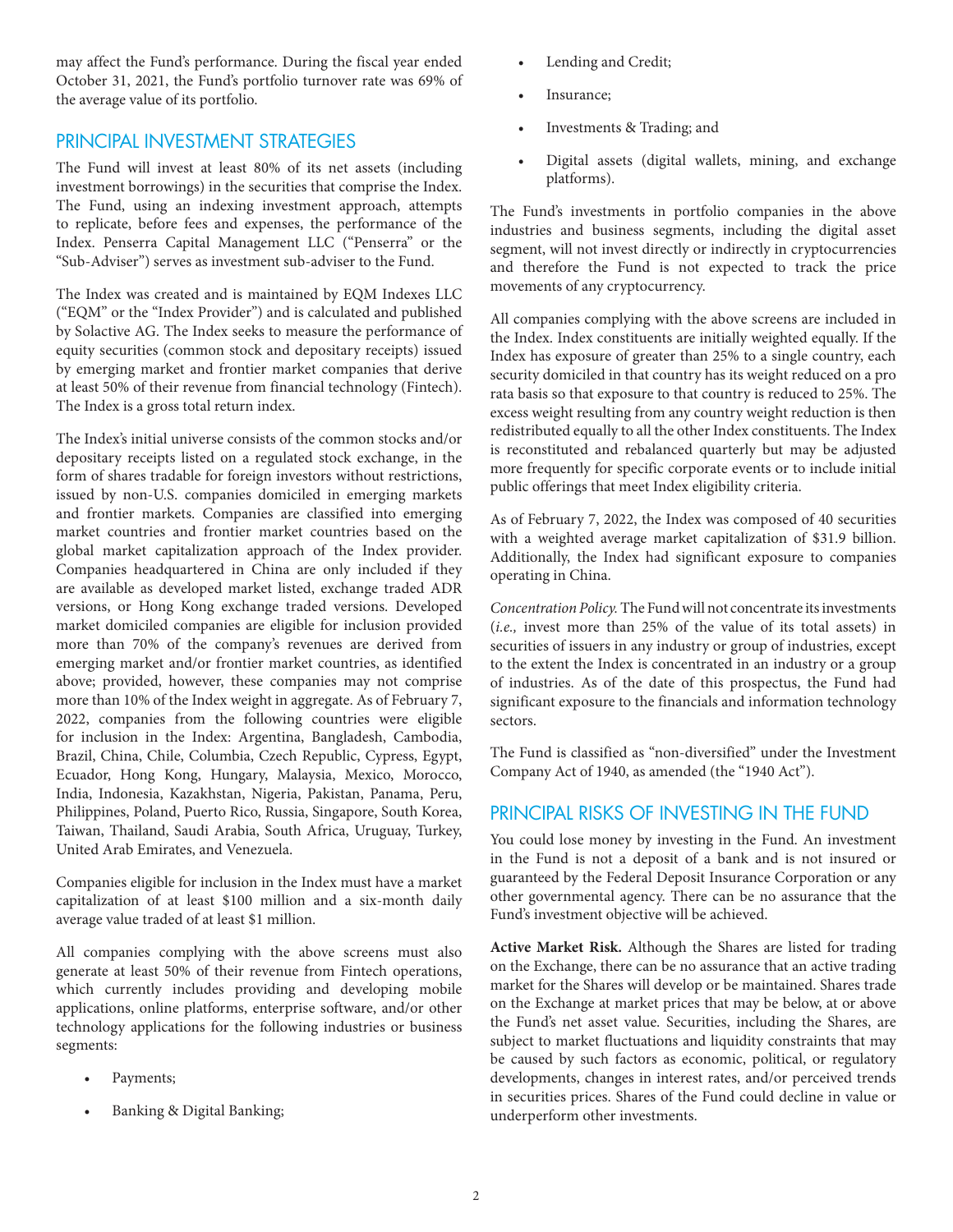**Asia Risk.** The Fund is subject to certain risks specifically associated with investments in the securities of Asian issuers. Many Asian economies have experienced rapid growth and industrialization, and there is no assurance that this growth rate will be maintained. Some Asian economies are highly dependent on trade, and economic conditions in other countries within and outside Asia can impact these economies. Certain of these economies may be adversely affected by trade or policy disputes with its major trade partners. There is also a high concentration of market capitalization and trading volume in a small number of issuers representing a limited number of industries, as well as a high concentration of investors and financial intermediaries. Certain Asian countries have experienced and may in the future experience expropriation and nationalization of assets, confiscatory taxation, currency manipulation, political instability, armed conflict and social instability as a result of religious, ethnic, socio-economic and/or political unrest. In particular, escalated tensions involving North Korea and any outbreak of hostilities involving North Korea could have a severe adverse effect on Asian economies. Governments of certain Asian countries have exercised, and continue to exercise, substantial influence over many aspects of the private sector. In certain cases, the government owns or controls many companies, including the largest in the country. Accordingly, government actions could have a significant effect on the issuers of the Fund's securities or on economic conditions generally.

**Authorized Participant Concentration Risk.** Only an authorized participant (as defined in "Purchase and Sales of Shares") may engage in creation or redemption transactions directly with the Fund. The Fund has a limited number of institutions that act as authorized participants on an agency basis (*i.e.* on behalf of other market participants). To the extent that these institutions exit the business or are unable to proceed with creation and/or redemption orders with respect to the Fund and no other authorized participant is able to step forward to create or redeem, in either of these cases, Fund shares may trade at a discount to the Fund's net asset value and possibly face delisting.

**Banking Industry Risk.** The performance of stocks in the banking industry may be affected by extensive governmental regulation which may limit both the amounts and types of loans and other financial commitments they can make, and the interest rates and fees they can charge and the amount of capital they must maintain. Profitability is largely dependent on the availability and cost of capital funds and can fluctuate significantly when interest rates change. Credit losses resulting from financial difficulties of borrowers can negatively impact banking companies. Banks may also be subject to severe price competition. Competition is high among banking companies and failure to maintain or increase market share may result in lost market value.

**Below Net Asset Value Risk.** The net asset value of Shares will generally fluctuate with changes in the market value of the Fund's holdings. The market prices of Shares will generally fluctuate in accordance with changes in net asset value as well as the relative supply of and demand for Shares on the Exchange. The Fund cannot predict whether Shares will trade below (discount), at or

above (premium) their net asset value. Price differences may be due, in large part, to the fact that supply and demand forces at work in the secondary trading market for Shares will be closely related to, but not identical to, the same forces influencing the prices of the holdings of the Fund trading individually or in the aggregate at any point in time.

**Cash Transaction Risk.** While the Fund intends to primarily create and redeem in kind, it may effect a portion of creations and redemptions for cash. As a result, an investment in the Fund may be less tax-efficient than an investment in a more conventional ETF. Moreover, cash transactions may have to be carried out over several days if the securities market is relatively illiquid and may involve considerable brokerage fees and taxes. These factors may result in wider spreads between the bid and the offered prices of the Fund's Shares than for more conventional ETFs.

**China Risk.** The Fund invests significantly in the securities of Chinese issuers. Therefore, in addition to the risks associated with investments in non-U.S. securities generally, the Fund is subject to certain risks associated specifically with investments in securities of Chinese issuers, including those issuers with securities listed on the Hong Kong Stock Exchange. China is an emerging market and demonstrates significantly higher volatility from time to time in comparison to developed markets. The central government has historically exercised substantial control over virtually every sector of the Chinese economy through administrative regulation and/or state ownership and actions of the Chinese central and local government authorities continue to have a substantial effect on economic conditions in China. Export growth continues to be a major driver of China's rapid economic growth. Reduction in spending on Chinese products and services, institution of tariffs or other trade barriers, or a downturn in any of the economies of China's key trading partners may have an adverse impact on the Chinese economy. Recent developments in relations between the U.S. and China have heightened concerns of increased tariffs and restrictions on trade between the two countries. An increase in tariffs or trade restrictions, or even the threat of such developments, could lead to a significant reduction in international trade, which could have a negative impact on China's export industry and a commensurately negative impact on the Fund. From time to time, China has experienced outbreaks of infectious illnesses, and the country may be subject to other public health threats, infectious illnesses, diseases or similar issues in the future. Any spread of an infectious illness, public health threat or similar issue could reduce consumer demand or economic output, result in market closures, travel restrictions or quarantines, and generally have a significant impact on the Chinese economy, which in turn could adversely affect the Fund's investments.

**Concentration Risk.** In following its methodology, the Index from time to time may be concentrated to a significant degree in securities of issuers located in a single industry or a sector. To the extent that the Index concentrates in the securities of issuers in a particular industry or sector, the Fund will also concentrate its investments to approximately the same extent. By concentrating its investments in an industry or sector, the Fund faces more risks than if it were diversified broadly over numerous industries or sectors.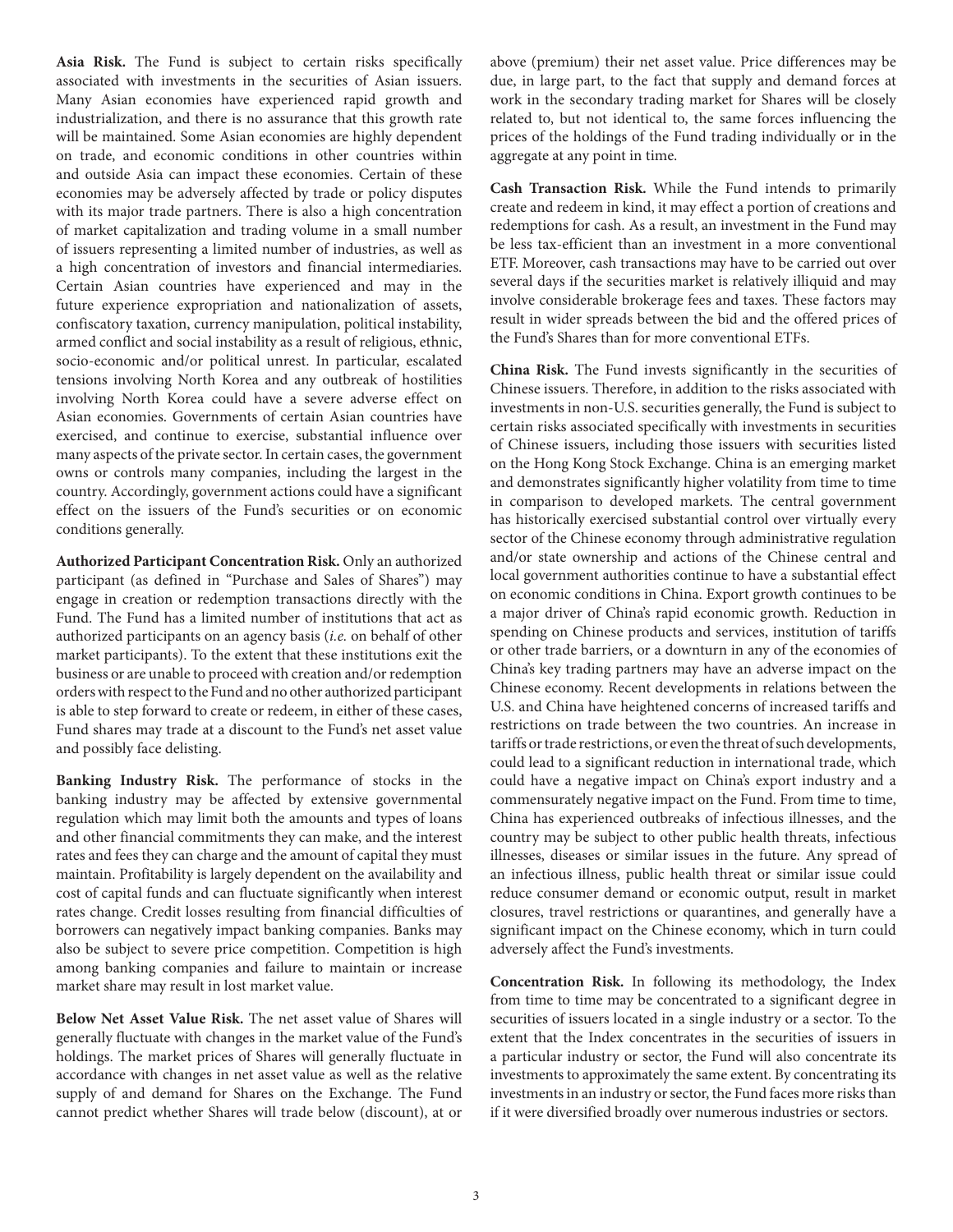**Currency Risk.** Because the Fund's NAV is determined in U.S. dollars, the Fund's NAV could decline if a relevant foreign currency depreciates against the U.S. dollar or if there are delays or limits on the repatriation of such currency. Currency exchange rates can be very volatile and can change quickly and unpredictably. As a result, the Fund's NAV may change without warning, which could have a significant negative impact on the Fund.

**Custody Risk.** The Fund may hold foreign securities and cash with foreign banks, agents, and securities depositories appointed by the Fund's custodian. Investments in emerging markets may be subject to even greater custody risks than investments in more developed markets. Less developed markets are more likely to experience problems with the clearing and settling of trades and the holding of securities by local banks, agents and depositories.

**Cyber Security Risk.** As the use of Internet technology has become more prevalent in the course of business, the Fund has become more susceptible to potential operational risks through breaches in cyber security. A breach in cyber security refers to both intentional and unintentional events that may cause the Fund to lose proprietary information, suffer data corruption or lose operational capacity. Such events could cause the Fund to incur regulatory penalties, reputational damage, additional compliance costs associated with corrective measures and/or financial loss. Cyber security breaches may involve unauthorized access to the Fund's digital information systems through "hacking" or malicious software coding, but may also result from outside attacks such as denial-of-service attacks through efforts to make network services unavailable to intended users. In addition, cyber security breaches of the Fund's third-party service providers, such as its administrator, transfer agent, custodian, or sub-adviser, as applicable, or issuers in which the Fund invests, can also subject the Fund to many of the same risks associated with direct cyber security breaches. While the Fund has established business continuity plans and risk management systems designed to reduce the risks associated with cyber security, there are inherent limitations in such plans and systems. Additionally, there is no guarantee that such efforts will succeed, especially because the Fund does not directly control the cyber security systems of issuers or third-party service providers.

**Depositary Receipts Risk.** Depositary receipts may be subject to some of the same risks as direct investment in foreign companies, which includes international trade, currency, political, regulatory and diplomatic risks. Under an unsponsored depositary receipt arrangement, the foreign issuer assumes no obligations and the depositary's transaction fees are paid directly by the depositary receipt holders. Because unsponsored depositary receipt arrangements are organized independently and without the cooperation of the issuer of the underlying securities, available information concerning the foreign issuer may not be as current as for sponsored depositary receipt and voting rights with respect to the deposited securities are not passed through. Furthermore, investment restrictions in certain countries may adversely impact the value of depositary receipts because such restrictions may limit the ability to convert shares into depositary receipts and

vice versa. Such restrictions may cause shares of the underlying issuer to trade at a discount or premium to the market price of the depositary receipt.

**Digital Banking Risk.** Certain companies included in the Index may be engaged in digital banking. A digital bank is company that derives the majority of its revenue or profits from traditional banking activities taking place online rather than in physical bank branches. Some digital banks may operate entirely online. Digital banks differ from traditional banks by offering primarily mobile and online access to customers. Companies engaged in digital banking may be adversely impacted by economic conditions and deterioration in credit markets. These companies may have significant exposure to consumers and businesses (especially small businesses) in the form of loans and other financial products or services. Digital banking customers may be concentrated in a particular country, region or industry. Digital banking companies may face intense competition and potentially rapid product obsolescence. Companies that are developing digital banking technology that seek to disrupt or displace established financial institutions generally face competition from much larger and more established firms.

There is significant risk that governmental oversight on digital banking activities could increase in the future. Higher levels of regulation could increase costs and adversely impact the current business models of some companies engaged in digital banking. In addition, companies that are engaged in digital banking may store sensitive consumer information and could be the target of cybersecurity attacks and other types of theft, which could have a negative impact on these companies. These companies could be negatively impacted by disruptions in service caused by hardware or software failure, or by interruptions or delays in service by third-party data center hosting facilities and maintenance providers.

Certain of the companies in the digital banking industry may be comprised of peer-to-peer and online lending platforms**.** Peer-to-peer lending is a crowdsourcing approach to lending money to consumers and businesses through online intermediary platforms that match lenders with borrowers. Peer-to-peer loans are originated and documented in electronic form and there are generally no tangible written documents evidencing such loans or any payments owed thereon. As such, the peer-to-peer marketplace and digital lending are susceptible to risks associated with such electronic systems. These risks include, among others: power loss, computer systems failures and Internet, telecommunications or data network failures; operator negligence or improper operation by, or supervision of, employees; physical and electronic loss of data or security breaches, misappropriation and similar events; computer viruses; cyber-attacks, intentional acts of vandalism and similar events; and hurricanes, fires, floods and other natural disasters. In addition. many of the online lending and peer-to-peer platforms are in the early stages of development and have a limited operating history. As a result, there is limited historical data regarding the performance of these platforms and the long-term outlook of the industry is uncertain.

**Emerging Markets Risk.** Emerging market countries include, but are not limited to, those considered to be developing by the International Monetary Fund, the World Bank, the International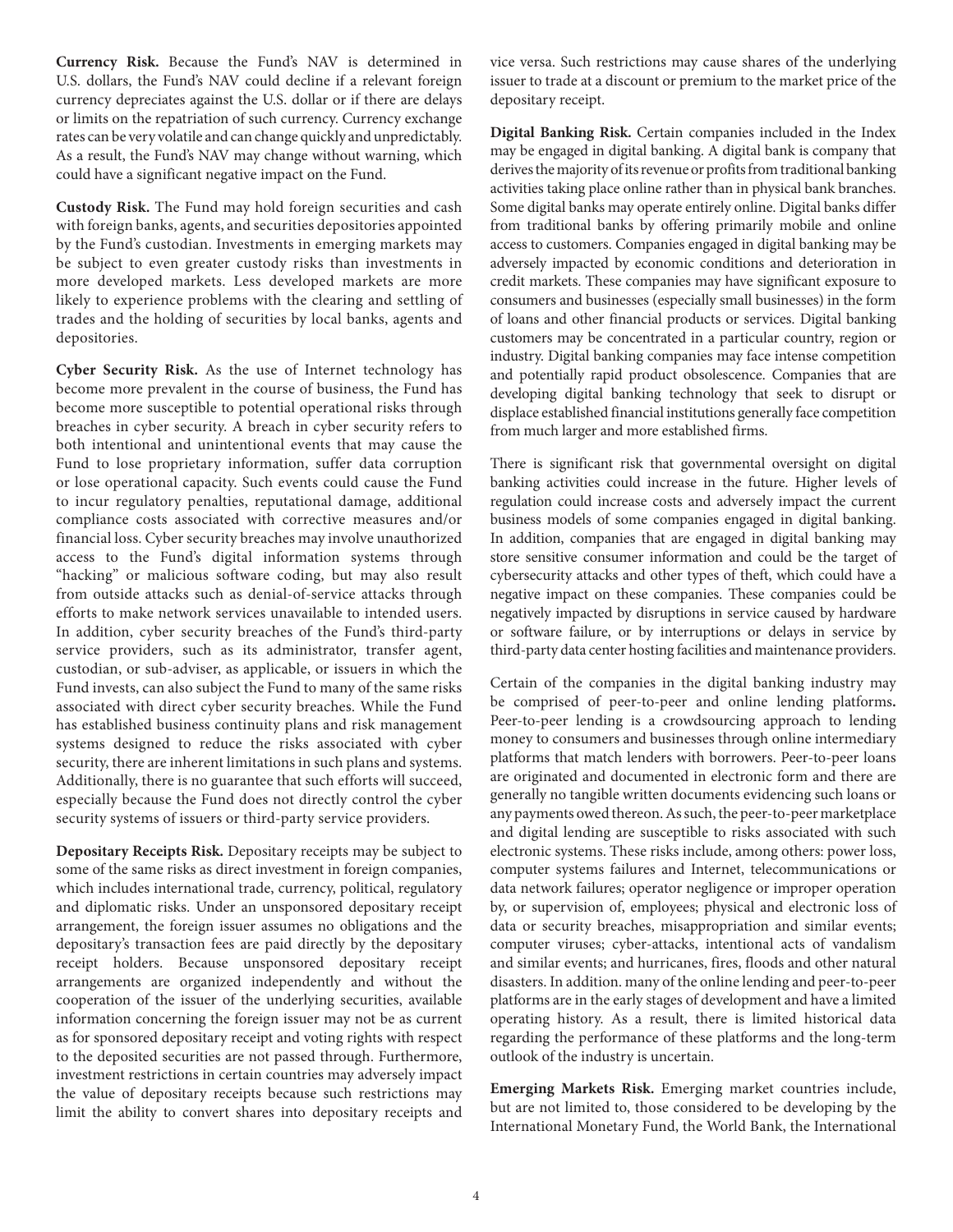Finance Corporation or one of the leading global investment banks. The majority of these countries are likely to be located in Asia, Latin America, the Middle East, Central and Eastern Europe, and Africa. Investments in emerging market issuers are subject to a greater risk of loss than investments in issuers located or operating in more developed markets. This is due to, among other things, the potential for greater market volatility, lower trading volume, higher levels of inflation, political and economic instability, greater risk of a market shutdown and more governmental limitations on foreign investments in emerging market countries than are typically found in more developed markets. Moreover, emerging markets often have less uniformity in accounting and reporting requirements, less reliable securities valuations and greater risks associated with custody of securities than developed markets. In addition, emerging markets often have greater risk of capital controls through such measures as taxes or interest rate control than developed markets. Certain emerging market countries may also lack the infrastructure necessary to attract large amounts of foreign trade and investment. Emerging market economies' exposure to specific industries, such as tourism, and lack of efficient or sufficient health care systems, could make these economies especially vulnerable to global crises, including but not limited to, pandemics such as the global COVID-19 pandemic.

**Equity Securities Risk.** The value of the Shares will fluctuate with changes in the value of the equity securities in which it invests. Equity securities prices fluctuate for several reasons, including changes in investors' perceptions of the financial condition of an issuer or the general condition of the relevant stock market, such as the current market volatility, or when political or economic events affecting the issuers occur.

**Fluctuation of Net Asset Value Risk.** The Fund is generally subject to liquidity risk that may affect the market for Shares as compared to the underlying value of the Fund's investments. The net asset value of Shares will generally fluctuate with changes in the market value of the Fund's holdings. The market prices of Shares will generally fluctuate in accordance with changes in net asset value as well as the relative supply of and demand for Shares on the Exchange. The Fund cannot predict whether Shares will trade below, at or above their net asset value. Price differences may be due, in large part, to the fact that supply and demand forces at work in the secondary trading market for Shares will be closely related to, but not identical to, the same forces influencing the prices of the holdings of the Fund trading individually or in the aggregate at any point in time.

**Financial Sector Risk.** The Fund may have exposure to companies operating in the financial sector. Performance of companies in the financial sector may be adversely impacted by many factors, including, among others, changes in government regulations, economic conditions, and interest rates, credit rating downgrades, and decreased liquidity in credit markets. The impact of more stringent capital requirements and recent or future regulation of any individual financial company or of the financials sector as a whole cannot be predicted. In recent years, cyber attacks and technology malfunctions and failures have

become increasingly frequent in this sector and have caused significant losses to companies in this sector, which may negatively impact the Fund.

**Financial Technology ("Fintech") Risk.** FinTech companies may be adversely impacted by government regulations, economic conditions and deterioration in markets. These companies may have significant exposure to consumers and businesses, including small businesses, in the form of loans and other financial products or services. FinTech companies typically face intense competition and potentially rapid product obsolescence. In addition, many FinTech companies store sensitive consumer information and could be the target of cybersecurity attacks and other types of theft, which could have a negative impact on these companies. Many FinTech companies currently operate under less regulatory scrutiny than traditional financial services companies and banks, but there is significant risk that regulatory oversight could increase in the future. Higher levels of regulation could increase costs and adversely impact the current business models of some FinTech companies. These companies could be negatively impacted by disruptions in service caused by hardware or software failure, or by interruptions or delays in service by third-party data center hosting facilities and maintenance providers. FinTech companies, especially smaller companies, tend to be more volatile than companies that do not rely heavily on technology. The customers and/or suppliers of FinTech companies may be concentrated in a particular country, region or industry. Any adverse event affecting one of these countries, regions or industries could have a negative impact on FinTech companies.

**Foreign Investment Risk.** Securities issued by Non-U.S. companies present risks beyond those of securities of U.S. issuers. Risks of investing in the securities of foreign companies include: different accounting standards; expropriation, nationalization or other adverse political or economic developments; currency devaluation, blockages or transfer restrictions; changes in foreign currency exchange rates; taxes; restrictions on foreign investments and exchange of securities; and less government supervision and regulation of issuers in foreign countries. Prices of foreign securities also may be more volatile.

**Frontier Market Risk.** Frontier market countries generally have smaller economies and even less developed capital markets than typical emerging market countries and, as a result, the Fund's exposure to risks associated with investing in emerging market countries are magnified when the Fund invests in frontier market countries. The increased risks include: the potential for extreme price volatility and illiquidity in frontier market countries; government ownership or control of parts of the private sector and of certain companies; trade barriers, exchange controls, managed adjustments in relative currency values and other protectionist measures imposed or negotiated by the countries with which frontier market countries trade; and the relatively new and unsettled securities laws in many frontier market countries. In addition, frontier market countries are more likely to experience instability resulting, for example, from rapid changes or developments in social, political and economic conditions. Many frontier market countries are heavily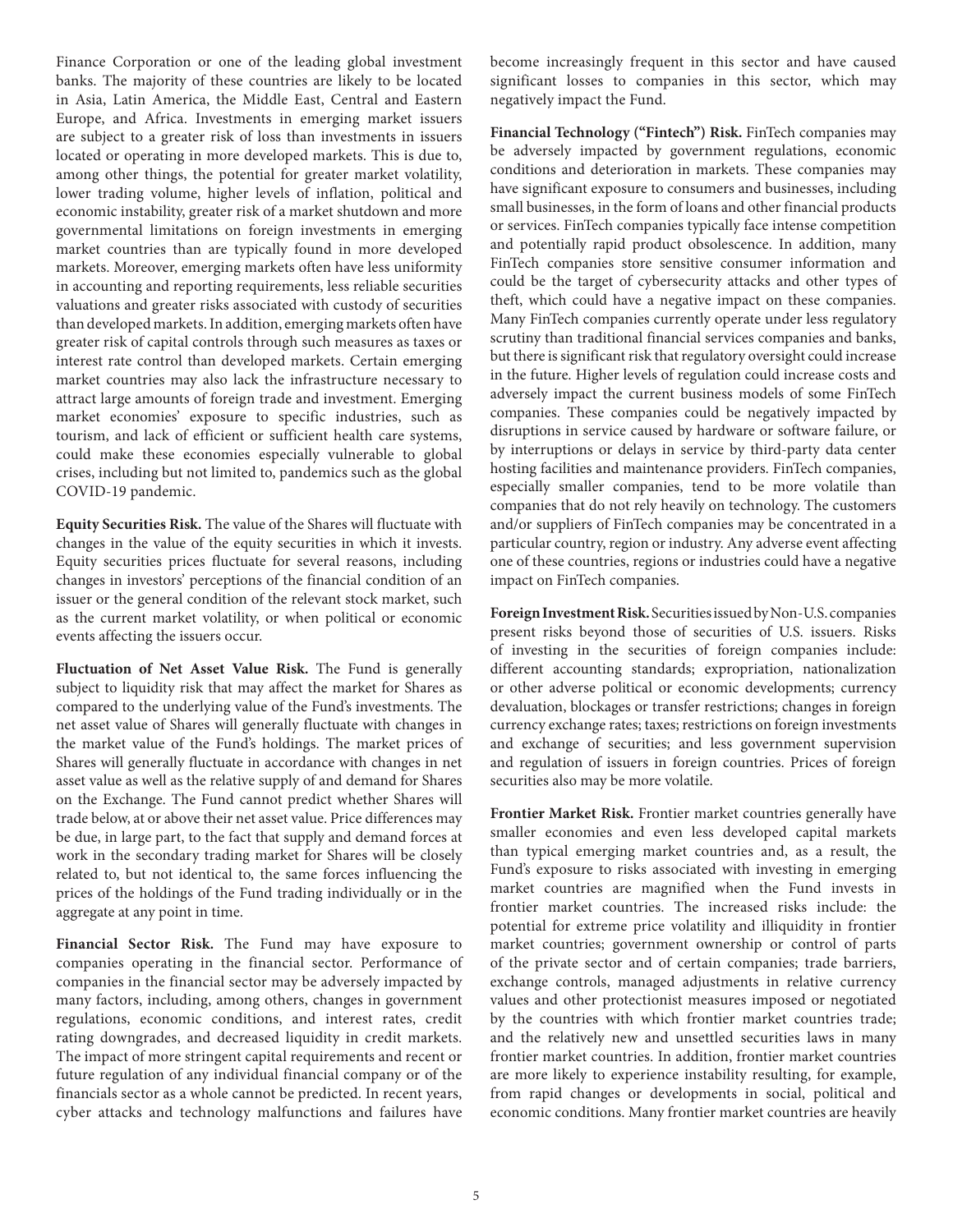dependent on international trade, which makes them more sensitive to world commodity prices and economic downturns and other conditions in other countries. Some frontier market countries have a higher risk of currency devaluations, and some of these countries may experience periods of high inflation or rapid changes in inflation rates and may have hostile relations with other countries. Securities issued by foreign governments or companies in frontier market countries are even more likely than emerging markets securities to have greater exposure to the risks of investing in foreign securities.

**Index Provider Risk.** The Fund seeks to achieve returns that generally correspond, before fees and expenses, to the performance of the Index, as published by their Index Provider. There is no assurance that the Index Provider will compile the Index accurately, or that the Index will be determined, composed or calculated accurately. The composition of the Index is heavily dependent on information and data supplied by third parties over which the Adviser has no or limited ability to oversee. While the Index Provider gives descriptions of what the Index is designed to achieve, the Index Provider does not provide any warranty or accept any liability in relation to the quality, accuracy or completeness of data in its indices, and it does not guarantee that its Index will be in line with its methodology. Because of this, if the composition of the Index reflects any errors, the Fund's portfolio can be expected to also reflect the errors. In addition, data and information on non-U.S. countries may be unreliable or outdated or there may be less publicly available data or information about non-U.S. countries due to differences in registration, accounting, audit and financial record keeping standards which creates the potential for errors in Index data, Index computation and/or Index construction and could have an adverse effect on the Fund's performance.

**Industry Concentration Risk.** In following its methodology, the Index from time to time may be concentrated to a significant degree in securities of issuers located in a single industry or sector. To the extent that the Index concentrates in the securities of issuers in a particular industry or sector, the Fund will also concentrate its investments to approximately the same extent. By concentrating its investments in an industry or sector, the Fund may face more risks than if it were diversified broadly over numerous industries or sectors.

**Information Technology Companies Risk.** Information technology companies are generally subject to the following risks: rapidly changing technologies; short product life cycles; fierce competition; aggressive pricing and reduced profit margins; the loss of patent, copyright and trademark protections; cyclical market patterns; evolving industry standards; and frequent new product introductions. Information technology companies may be smaller and less experienced companies, with limited product lines, markets or financial resources and fewer experienced management or marketing personnel. Information technology company stocks, especially those which are internet related, have experienced extreme price and volume fluctuations that are often unrelated to their operating performance.

**International Closed Market Trading Risk.** To the extent that the underlying securities held by the Fund trade on non-U.S. exchanges that may be closed when the Exchange is open, there are likely to be deviations between the current price of such an underlying security and the last quoted price for the underlying security. These deviations could result in premiums or discounts to the Fund's NAV that may be greater than those experienced by other exchange-traded funds.

**Internet Companies Risk.** Internet companies are subject to rapid changes in technology, worldwide competition, rapid obsolescence of products and services, loss of patent protections, cyclical market patterns, evolving industry standards, frequent new product introductions and the considerable risk of owning small capitalization companies that have recently begun operations. In addition, the stocks of many internet companies have exceptionally high price-to-earnings ratios with little or no earnings histories. Many internet companies have experienced extreme price and volume fluctuations that often have been unrelated to their operating performance.

**Market Maker Risk.** If the Fund has lower average daily trading volumes, it may rely on a small number of third-party market makers to provide a market for the purchase and sale of Shares. Any trading halt or other problem relating to the trading activity of these market makers could result in a dramatic change in the spread between the Fund's net asset value and the price at which the Shares are trading on the Exchange, which could result in a decrease in value of the Shares. In addition, decisions by market makers or authorized participants to reduce their role or step away from these activities in times of market stress could inhibit the effectiveness of the arbitrage process in maintaining the relationship between the underlying values of the Fund's portfolio securities and the Fund's market price. This reduced effectiveness could result in Shares trading at a discount to net asset value and also in greater than normal intra-day bid-ask spreads for Shares.

**Market Risk.** Market risk is the risk that a particular security owned by the Fund or the Shares in general may fall in value, including the possible loss of the entire principal amount that you invest. Securities are subject to market fluctuations caused by such factors as economic, political, regulatory or market developments, changes in interest rates and perceived trends in securities prices, and changes in investors' perceptions of the financial condition of an issuer or the general condition of the relevant stock market, such as the current market volatility. Overall security values could decline generally or could underperform other investments. In addition, local, regional or global events such as war, acts of terrorism, spread of infectious diseases or other public health issues, recessions, or other events could have a significant negative impact on the Fund and its investments. For example, the COVID-19 pandemic and efforts to contain its spread resulted in extreme volatility in the financial markets. While the development of vaccines has slowed the spread of the disease, there is no guarantee that the vaccines will be effective against emerging variants of the disease. As the global pandemic illustrated, such events may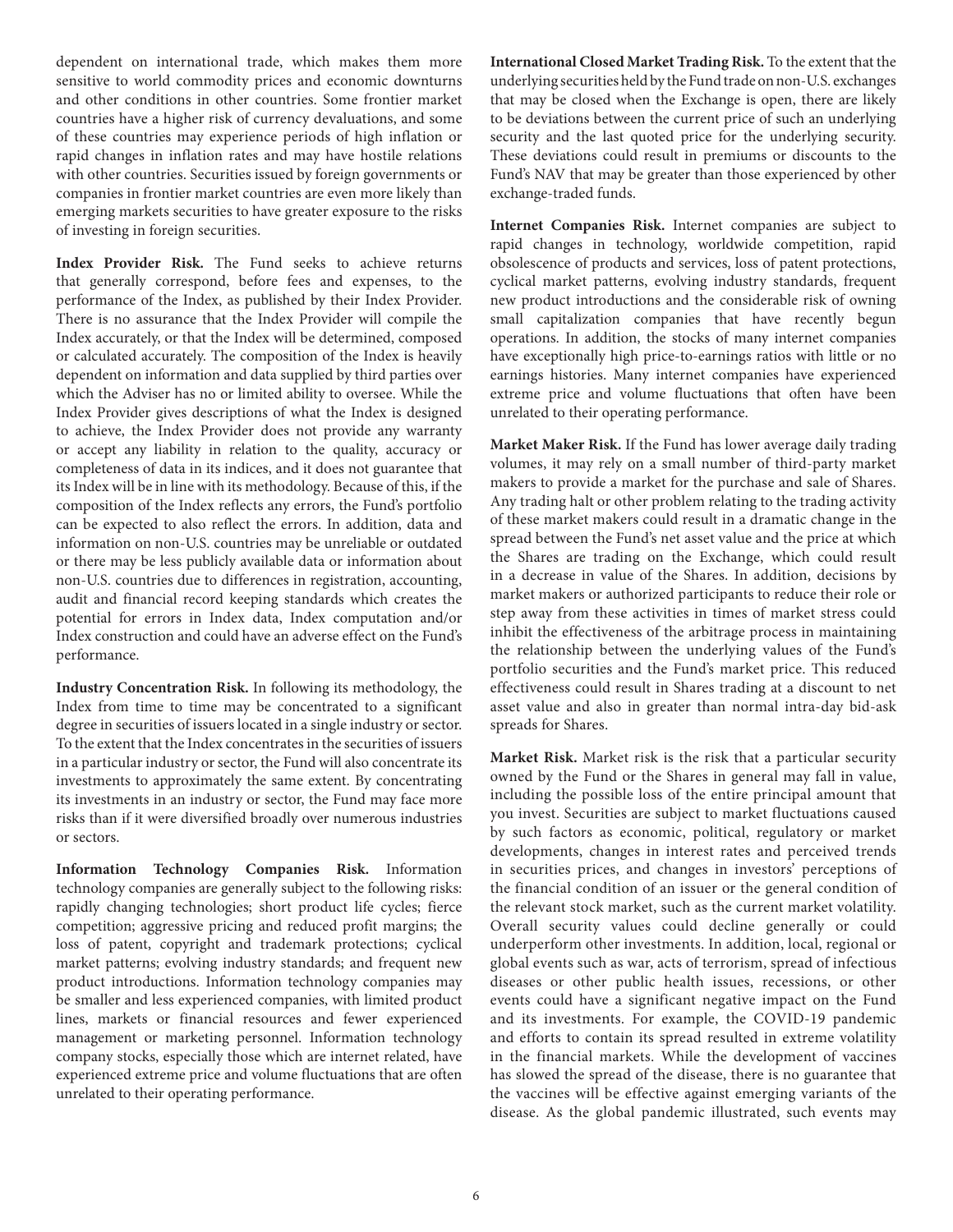affect certain regions, sectors and industries more significantly than others. Such events could also adversely affect the prices and liquidity of the Fund's portfolio securities or other instruments and could result in disruptions to trading markets. Any of such circumstances could materially negatively impact the value of the Fund's Shares and result in increased market volatility. During any such events, the Fund's Shares may trade at an increased premium or discount to its NAV.

**Non-Correlation Risk.** The Fund's return may not match the return of the Index for a number of reasons. For example, the Fund incurs operating expenses not applicable to the Index, and incurs costs in buying and selling securities, especially when rebalancing the Fund's securities holdings to reflect changes in the composition of the Index. Although the Fund currently intends to seek to fully replicate the Index, the Fund may use a representative sampling approach, which may cause the Fund not to be as well-correlated with the return of the Index as would be the case if the Fund purchased all of the securities in the Index in the proportions represented in the Index. In addition, the performance of the Fund and the Index may vary due to asset valuation differences and differences between the Fund's portfolio and the Index resulting from legal restrictions, cost or liquidity constraints.

**Non-Diversification Risk.** Because the Fund is non-diversified and can invest a greater portion of its assets in securities of individual issuers than a diversified fund, changes in the market value of a single investment could cause greater fluctuations in Share price than would occur in a diversified fund. This may increase the Fund's volatility and cause the performance of a relatively small number of issuers to have a greater impact on the Fund's performance.

**Operational Risk.** The Fund is exposed to operational risks arising from a number of factors, including, but not limited to, human error, processing and communication errors, errors of the Fund's service providers, counterparties or other third-parties, failed or inadequate processes and technology or systems failures. The Fund, Adviser and Sub-Adviser seek to reduce these operational risks through controls and procedures. However, these measures do not address every possible risk and may be inadequate to address these risks.

**Passive Investment Risk.** The Fund is not actively managed. The Fund invests in securities included in or representative of its Index regardless of their investment merit. The Fund generally will not attempt to take defensive positions in declining markets.

**Reliance on Trading Partners Risk.** Economies in emerging and frontier market countries generally are dependent heavily upon commodity prices and international trade and, accordingly, may be affected adversely by the economies of their trading partners, trade barriers, exchange controls, managed adjustments in relative currency values, and may suffer from extreme and volatile debt burdens or inflation rates.

**Smaller Companies Risk.** Small and/or mid-capitalization companies may be more vulnerable to adverse general market or economic developments, and their securities may be less liquid and may experience greater price volatility than larger, more established companies as a result of several factors, including limited trading volumes, products or financial resources, management inexperience and less publicly available information. Accordingly, such companies are generally subject to greater market risk than larger, more established companies.

**Software Industry Risk.** The software industry can be significantly affected by intense competition, aggressive pricing, technological innovations, and product obsolescence. Companies in the software industry are subject to significant competitive pressures, such as aggressive pricing, new market entrants, competition for market share, short product cycles due to an accelerated rate of technological developments and the potential for limited earnings and/or falling profit margins. These companies also face the risks that new services, equipment or technologies will not be accepted by consumers and businesses or will become rapidly obsolete. These factors can affect the profitability of these companies and, as a result, the value of their securities. Also, patent protection is integral to the success of many companies in this industry, and profitability can be affected materially by, among other things, the cost of obtaining (or failing to obtain) patent approvals, the cost 7 of litigating patent infringement and the loss of patent protection for products (which significantly increases pricing pressures and can materially reduce profitability with respect to such products). In addition, many software companies have limited operating histories. Prices of these companies' securities historically have been more volatile than other securities, especially over the short term.

**Trading Issues Risk.** Although the shares of the Fund are listed for trading on the Exchange, there can be no assurance that an active trading market for such shares will develop or be maintained. Trading in shares on the Exchange may be halted due to market conditions or for reasons that, in the view of the Exchange, make trading in shares inadvisable. In addition, trading in shares on the Exchange is subject to trading halts caused by extraordinary market volatility pursuant to Exchange "circuit breaker" rules. Market makers are under no obligation to make a market in the Fund's shares, and authorized participants are not obligated to submit purchase or redemption orders for Creation Units. There can be no assurance that the requirements of the Exchange necessary to maintain the listing of the Fund will continue to be met or will remain unchanged. The Fund may have difficulty maintaining its listing on the Exchange in the event the Fund's assets are small or the Fund does not have enough shareholders.

**The Shares will change in value, and you could lose money by investing in the Fund. The Fund may not achieve its investment objective.**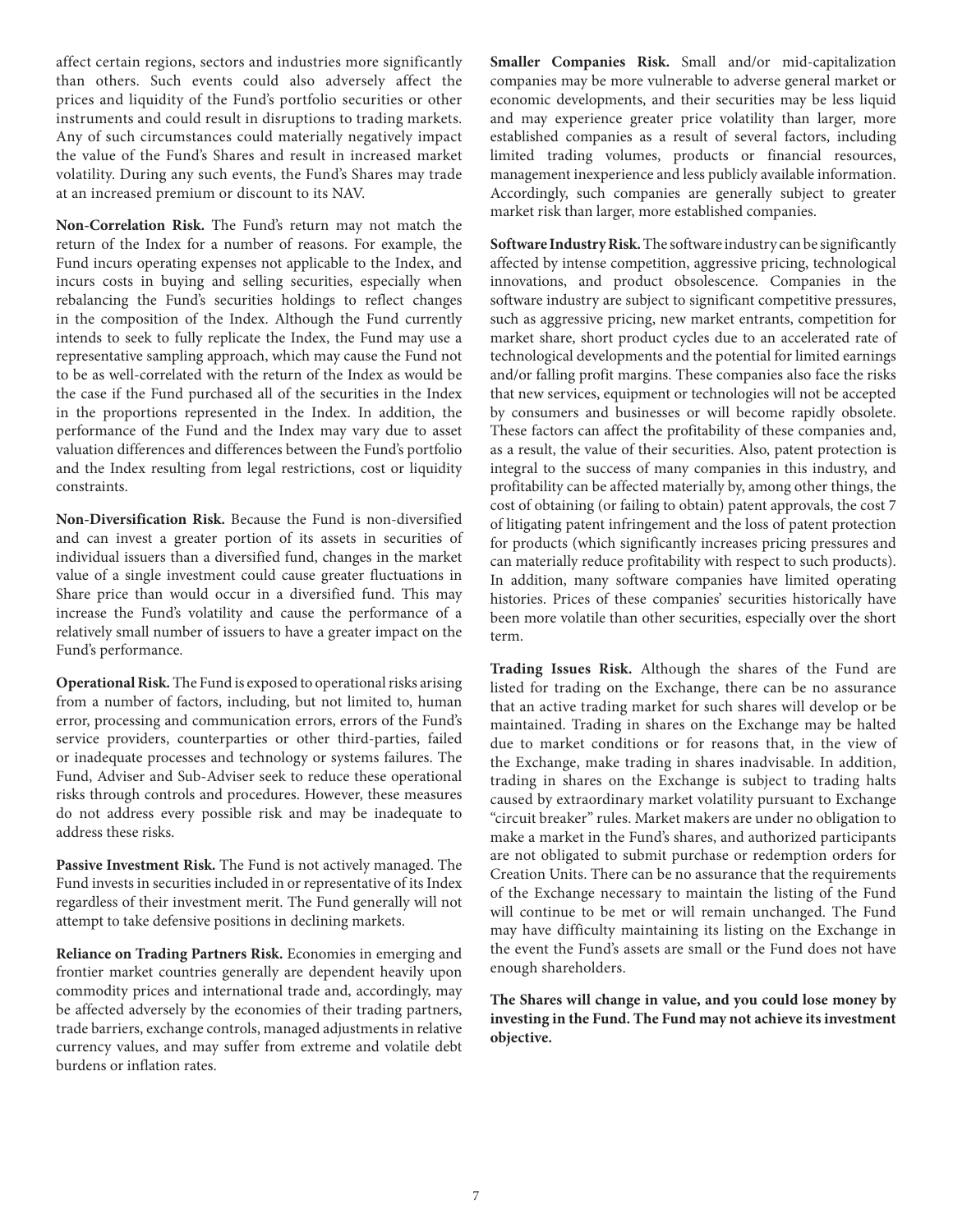### **PERFORMANCE**

The bar chart and table below illustrate the annual calendar year returns of the Fund based on NAV as well as the average annual Fund returns. The bar chart and table provide an indication of the risks of investing in the Fund by showing changes in the Fund's performance from year-to-year and by showing how the Fund's average annual total returns based on NAV compare to those of a benchmark index and a broad-based market index.

On February 9, 2022, the Fund ceased following the EQM International Ecommerce Index and began pursuing its investment strategy of investing in securities that comprise the EQM Emerging Markets FinTech Index. Therefore, the Fund's performance and historical returns shown below are not necessarily indicative of the performance that the Fund, based on the current strategy, would have generated. The Fund's performance information is accessible on the Fund's website at *www.amplifyetfs.com*.



The Fund's highest quarterly return was 56.16% (quarter ended June 30, 2020) and the Fund's lowest quarterly return was -22.69% (quarter ended March 31, 2020).

| Average Annual Total Return as of December 31, 2021 |            |              |  |
|-----------------------------------------------------|------------|--------------|--|
| <b>Amplify Emerging Markets</b>                     |            | Since        |  |
| FinTech ETF (formerly Amplify                       |            | Inception    |  |
| <b>International Online Retail ETF)</b>             | 1 Year     | (01/29/2019) |  |
| Return Before Taxes                                 | $-28.49%$  | 14.20%       |  |
| Return After Taxes on                               |            |              |  |
| <b>Distributions</b>                                | $-28.49%$  | 14.18%       |  |
| Return After Taxes on                               |            |              |  |
| Distributions and Sale of Fund                      |            |              |  |
| Shares                                              | $-16.86\%$ | 11.13%       |  |
| <b>EQM International Ecommerce</b>                  |            |              |  |
| $Index(1)$ (reflects no deduction for               |            |              |  |
| fees, expenses or taxes)                            | $-28.45%$  | 14.84%       |  |
| <b>EQM Emerging Markets</b>                         |            |              |  |
| FinTech Index $(1)(2)$                              | N/A        | N/A          |  |
| <b>S&amp;P 500 Index</b> (reflects no               |            |              |  |
| deduction for fees, expenses or                     |            |              |  |
| taxes)                                              | 28.71%     | 24.59%       |  |

(1) On February 9, 2022, the Fund changed its Index from the EQM International Ecommerce Index to the EQM Emerging Markets FinTech Index. Therefore, the Fund's performance and historical returns shown for the periods prior to February 9, 2022 are not necessarily indicative of the performance that the Fund, based on its current index and investment objective, would have generated.

(2) Performance data is not available for all the periods shown in the table for the Index because performance data does not exist for some of the entire periods.

The Fund's past performance (before and after taxes) is not necessarily an indication of how the Fund will perform in the future.

Returns before taxes do not reflect the effects of any income or capital gains taxes. All after-tax returns are calculated using the historical highest individual federal marginal income tax rates and do not reflect the impact of any state or local tax. Returns after taxes on distributions reflect the taxed return on the payment of dividends and capital gains.

Your own actual after-tax returns will depend on your specific tax situation and may differ from what is shown here. After-tax returns are not relevant to investors who hold Shares in tax-deferred accounts such as individual retirement accounts (IRAs) or employee-sponsored retirement plans.

#### MANAGEMENT OF THE FUND

*Investment Adviser.* Amplify Investments LLC (the "Adviser").

*Sub-Adviser.* Penserra Capital Management LLC ("Penserra" or the "Sub-Adviser").

*Portfolio Managers.* The following individuals serve as portfolio managers to the Fund.

- Dustin Lewellyn, CFA, Managing Director at Penserra
- Ernesto Tong, CFA, Managing Director at Penserra
- Anand Desai, Senior Vice President at Penserra

The portfolio managers are primarily and jointly responsible for the day-to-day management of the Fund. Each portfolio manager has served as part of the portfolio management team of the Fund since its inception in January 2019.

#### PURCHASE AND SALE OF SHARES

The Fund issues and redeems Shares at net asset value ("NAV") only with authorized participants ("APs") that have entered into agreements with the Fund's distributor and only in Creation Units (large blocks of 25,000 Shares) or multiples thereof ("Creation Unit Aggregations"), in exchange for the deposit or delivery of a basket of securities in which the Fund invests and/or cash. Except when aggregated in Creation Units, the Shares are not redeemable securities of the Fund.

Individual Shares may only be bought and sold in the secondary market (i.e., on a national securities exchange) through a broker or dealer at a market price. Because the Shares trade at market prices rather than NAV, Shares may trade at a price greater than NAV (at a premium), at NAV, or less than NAV (at a discount). An